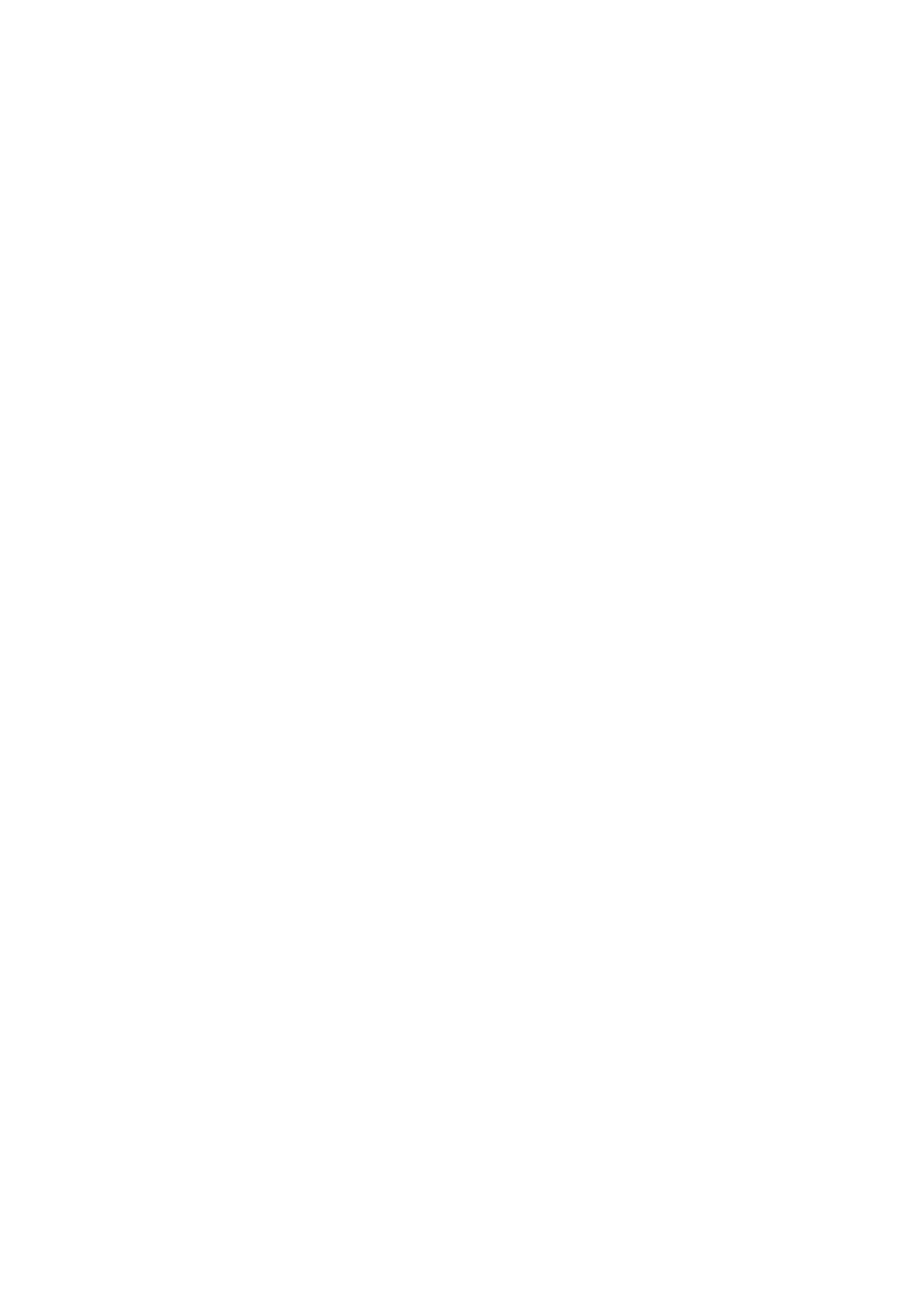## **LOCAL GOVERNMENT ACT 1995**

## SHIRE OF KALAMUNDA

## **TRADING ON THOROUGHFARES AND PUBLIC PLACES LOCAL LAW 2008**

## TABLE OF CONTENTS

#### **PART 1—PRELIMINARY**

- 1.1 Citation
- 1.2 Application
- 1.3 Commencement
- 1.4 Repeal
- 1.5 Interpretation
- 1.6 Permit fees and charges

## **PART 2—TRADING ON THOROUGHFARES AND PUBLIC PLACES**

- 2.1 Person shall not conduct a stall without a permit
- 2.2 Person shall not carry on trading without a permit
- 2.3 No permit required to sell newspaper
- 2.4 Exemptions from requirement to pay fee or to obtain a permit
- 2.5 Conduct of stallholders and traders

## **PART 3—STALLHOLDER'S AND TRADER'S PERMITS**

- 3.1 Application for permit
- 3.2 Decision on application for permit
- 3.3 Relevant considerations in determining application for permit
- 3.4 Grounds on which an application may be refused
- 3.5 Conditions which may be imposed on a permit
- 3.6 Imposing conditions under a policy
- 3.7 Compliance with and variation of conditions
- 3.8 Duration of permit
- 3.9 Renewal of permit
- 3.10 Transfer of permit
- 3.11 Production of permit
- 3.12 Cancellation of permit

## **PART 4—OFFENCES AND PENALTIES**

- 4.1 Offence to fail to comply with notice
- 4.2 Local Government may undertake requirements of notice
- 4.3 Offences and penalties
- 4.4 Modified penalties
- 4.5 Form of notices
- 4.6 Objections and appeals

## **SCHEDULE—PRESCRIBED OFFENCES**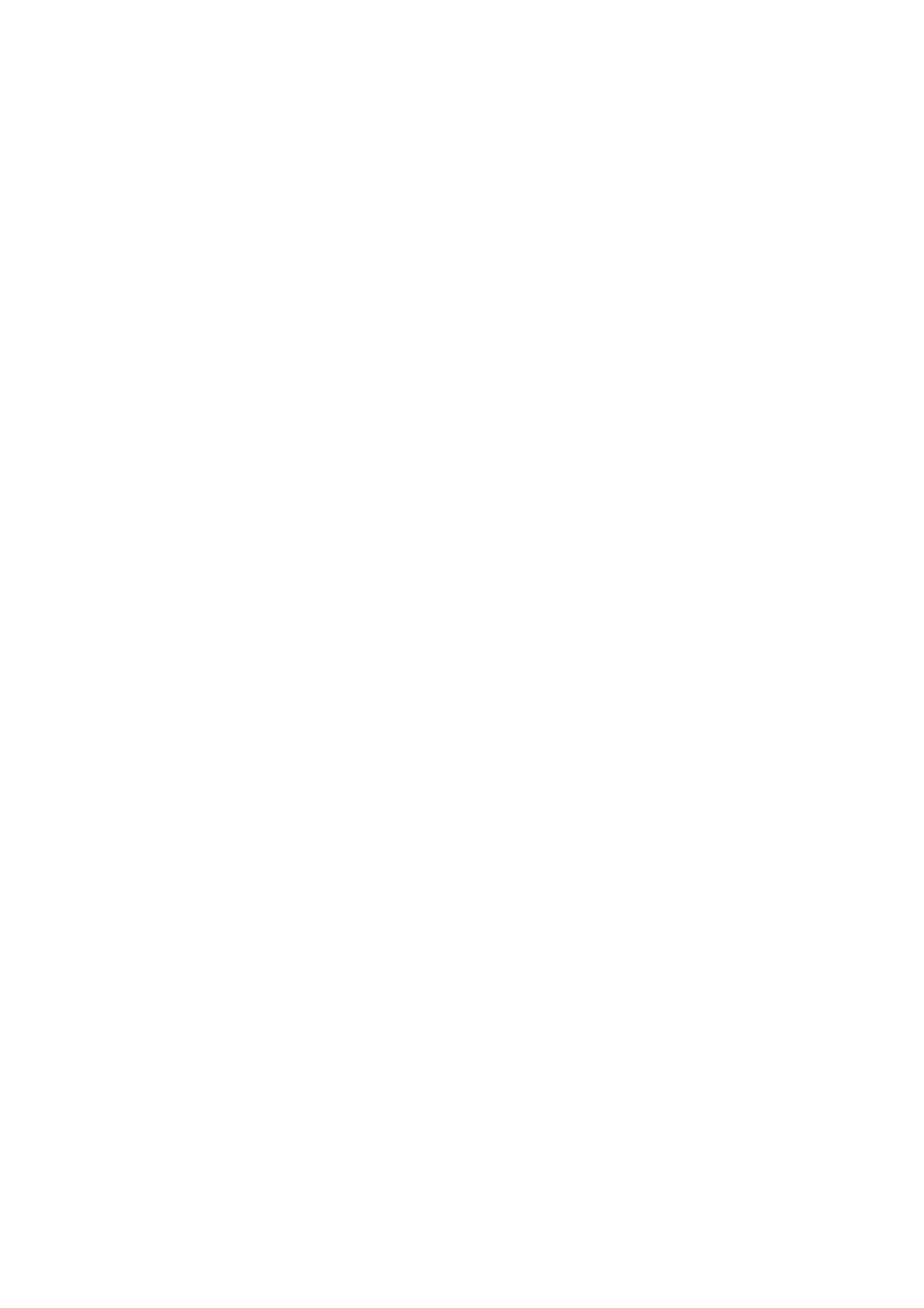## **LOCAL GOVERNMENT ACT 1995**

## SHIRE OF KALAMUNDA

## **TRADING ON THOROUGHFARES AND PUBLIC PLACES LOCAL LAW 2008**

Under the powers conferred by the *Local Government Act 1995* and under all other powers enabling it, the Council of the Shire of Kalamunda resolved on 19 May 2008 to make the following local law.

#### **PART 1—PRELIMINARY**

## **1.1 Citation**

This local law may be cited as the *Shire of Kalamunda Trading on Thoroughfares and Public Places Local Law 2008*.

#### **1.2 Application**

This local law shall apply throughout the district of the Shire of Kalamunda.

#### **1.3 Commencement**

This local law will come into operation on the fourteenth day after the day on which it is published in the *Government Gazette*.

#### **1.4 Repeal**

(1) The *Shire of Kalamunda Trading in Thoroughfares and Public Places Local Law* published in the *Government Gazette* on 19 September 2001 is repealed.

(2) Where a policy was made or adopted by the local government under or in relation to a local law repealed by this local law, then the policy is to be taken to no longer have any effect on and from the commencement day.

(3) The Council may resolve that, notwithstanding subclause (2), specified policies continue, or are to be taken to have continued, to have effect on and from the commencement day.

#### **1.5 Interpretation**

In this local law, unless the context otherwise requires—

**"Act"** means the *Local Government Act 1995*;

**"applicant"** means a person who applies for a permit;

**"authorised person"** means a person authorised by the local government under section 9.10 of the Act to perform any of the functions of an authorised person under this local law;

**"CEO"** means the Chief Executive Officer of the local government;

**"commencement day"** means the day on which this local law comes into operation;

- **"Competition Principles Agreement"** means the Competition Principles Agreement executed by each State and Territory of the Commonwealth and the Commonwealth of Australia on 11 April 1995;
- **"Council"** means the council of the local government;

**"district"** means the district of the local government;

**"footpath"** has the meaning given to it in the *Road Traffic Code 2000*;

**"local government"** means the Shire of Kalamunda*;*

**"local government property"** means anything except a thoroughfare—

- (a) which belongs to the local government;
- (b) of which the local government is the management body under the *Land Administration Act 1997*; or
- (c) which is an "otherwise unvested facility" within section 3.53 of the Act;
- **"owner" or "occupier"** in relation to land does not include the local government;

**"permit"** means a permit issued under this local law;

**"permit holder"** means a person who holds a valid permit;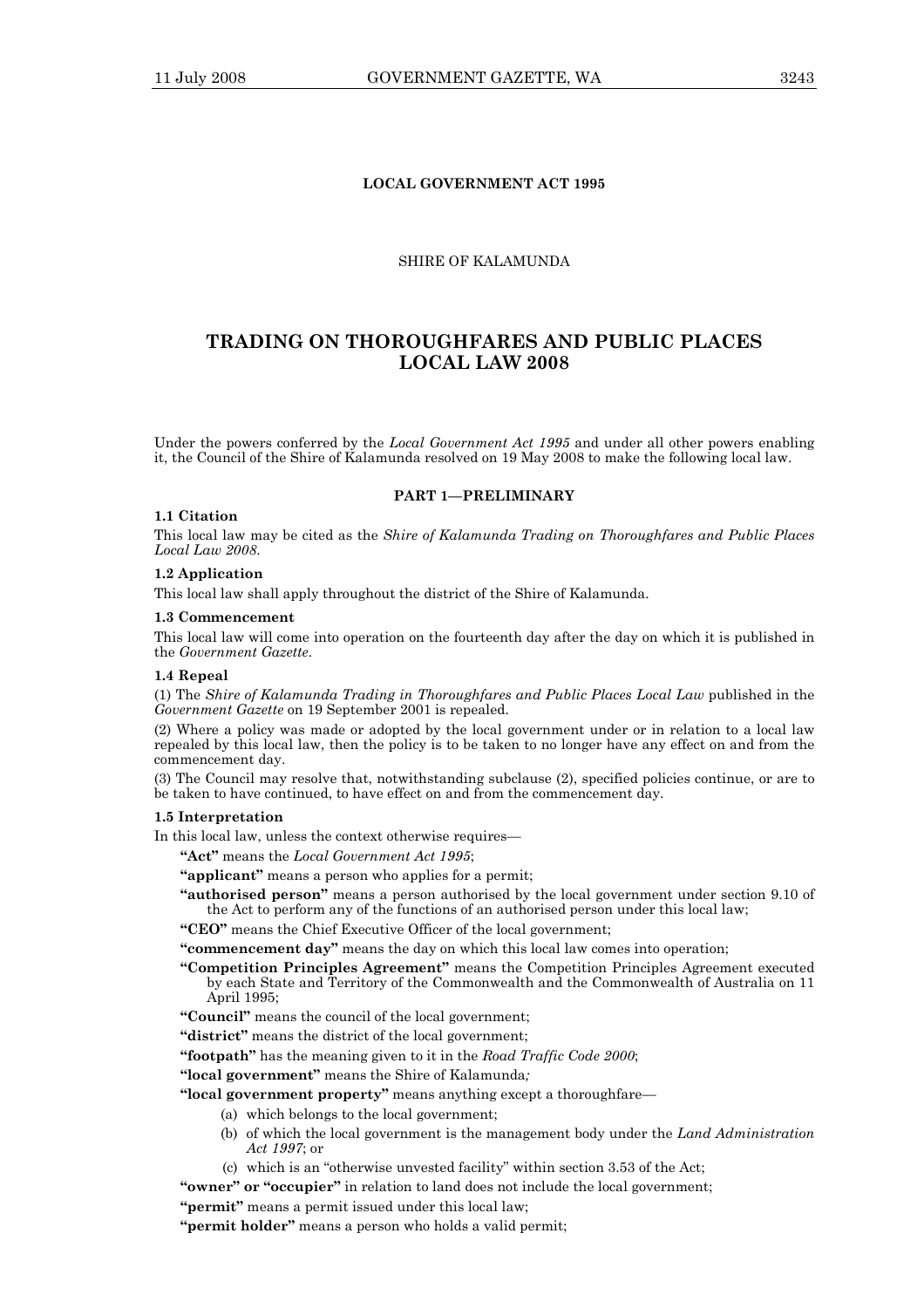**"person"** does not include the local government;

- **"premises"** for the purpose of the definition of "public place", means a building or similar structure, but does not include a carpark or a similar place;
- **"public place"** includes—
	- (a) any thoroughfare or place which the public are allowed to use whether or not the thoroughfare or place is on private property; and
	- (b) local government property,

but does not include premises on private property from which trading is lawfully conducted under a written law;

**"Regulations"** means the *Local Government (Functions and General) Regulations 1996*;

- **"sign"** includes a notice, flag, mark, structure or device on which may be shown words, numbers, expressions or symbols;
- **"stall"** means a movable or temporarily fixed structure, stand or table in, on or from which goods or services are sold, hired or offered for sale or hire;

**"stallholder"** means a person in charge of a stall;

**"stallholder's permit"** means a permit issued to a stallholder;

**"thoroughfare"** has the meaning given to it in the Act, but does not include a private thoroughfare which is not under the management or control of the local government;

**"trader"** means a person who carries on trading;

**"trader's permit"** means a permit issued to a trader;

**"trading"** includes—

- (a) the selling or hiring of, the offering for sale or hire of, or the soliciting of orders for goods or services in a public place;
- (b) displaying goods in any public place for the purpose of—
	- (i) offering them for sale or hire;
	- (ii) inviting offers for their sale or hire;
	- (iii) soliciting orders for them; or
	- (iv) carrying out any other transaction in relation to them; and
- (c) the going from place to place, whether or not public places, and—
	- (i) offering goods or services for sale or hire; or
	- (ii) inviting offers or soliciting orders for the sale or the hire of goods or services,

but does not include—

 (d) the delivery of pre-ordered goods or services to the purchaser of those goods or services or to the person nominated by the purchaser of those goods or services whether or not payment for those goods or services is accepted on delivery; or

 the taking of further orders for goods or services from the purchaser of those preordered goods or services, or from the person nominated by the purchaser of those preordered goods or services, when those orders are taken at the same time as a previous order is being delivered, whether or not payment is made for those goods or services at the time of taking the order;

- (e) the setting up of a stall or the conducting of a business at a stall under the authority of a stallholder's permit;
- (f) the selling or the offering for sale of goods and services to, or the soliciting of orders for goods and services from, a person who sells those goods or services;
- (g) the selling or the offering for sale or hire by a person, of goods of her or his own manufacture or services which he or she provides; and
- (h) the selling or hiring or the offering for sale or hire of-
	- (i) goods by a person who represents a manufacturer of the goods; or
	- (ii) services by a person who represents a provider of the services,

which are only sold directly to consumers and not through a shop;

**"vehicle"** includes—

- (a) every conveyance and every object capable of being propelled or drawn on wheels, tracks or otherwise; and
- (b) an animal being ridden or driven,
- but excludes—
	- (a) a wheel-chair or any device designed for use by a physically impaired person on a footpath; and
	- (b) a pram, a stroller or a similar device.

#### **1.6 Permit fees and charges**

All permit fees and charges applicable under this local law shall be as determined by the local government from time to time, in accordance with section 6.16 of the Act.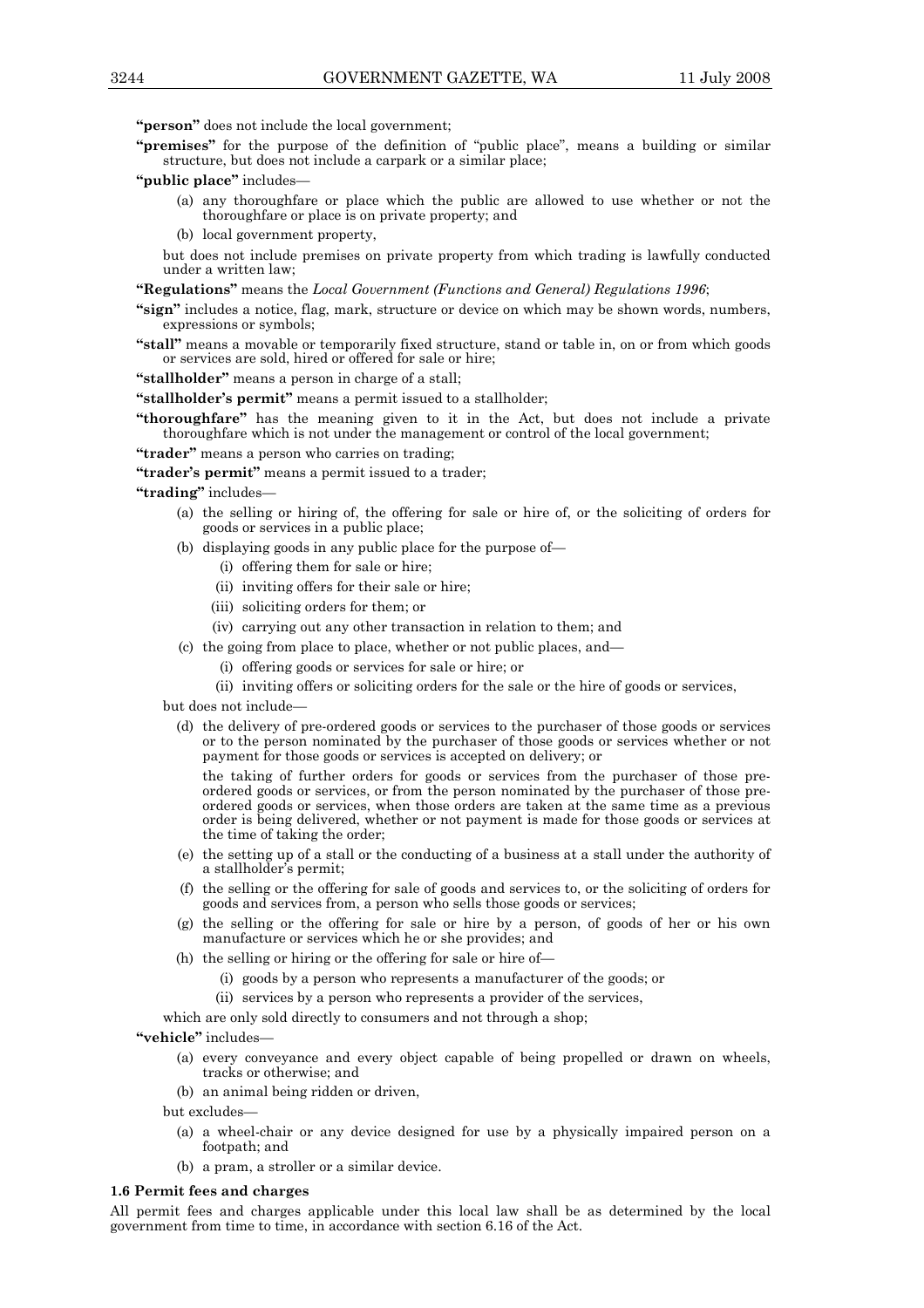#### **2.1 Person shall not conduct a stall without a permit**

A person shall not conduct a stall on a public place unless that person is—

- (a) the holder of a valid stallholder's permit; or
- (b) an assistant specified in a valid stallholder's permit.

#### **2.2 Person shall not carry on trading without a permit**

A person shall not carry on trading unless that person is—

- (a) the holder of a valid trader's permit; or
- (b) an assistant specified in a valid trader's permit.

#### **2.3 No permit required to sell newspaper**

Notwithstanding any other provision of this local law, a person who sells, or offers for sale, a newspaper only is not required to obtain a permit.

#### **2.4 Exemptions from requirement to pay fee or to obtain a permit**

(1) In this clause—

- **"charitable organisation"** means an institution, association, club, society or body whether incorporated or not, the objects of which are of a charitable, benevolent, religious, cultural, educational, recreational, sporting or other like nature and from which any member does not receive any pecuniary profit, except where the member is an employee or the profit is an honorarium; and
- **"commercial participant"** means any person who is involved in operating a stall or in conducting any trading activity for personal gain or profit.

(2) The local government may waive any fee required to be paid by an applicant for a stallholder's permit or a trader's permit on making an application for or on the issue of a permit, or may return any such fee which has been paid, if the stall is conducted or the trading is carried on—

- (a) on a portion of a public place adjoining the normal place of business of the applicant; or
- (b) by a charitable organisation that does not sublet space to, or involve commercial participants in the conduct of a stall or trading, and any assistants that may be specified in the permit are members of that charitable organisation.

(3) The local government may exempt a person or a class of persons, whether or not in relation to a specified public place, from the requirements of this Part.

#### **2.5 Conduct of stallholders and traders**

(1) A stallholder while conducting a stall or a trader while trading shall—

- (a) display her or his permit to do so in a conspicuous place on the stall, vehicle or temporary structure; or if there is no stall, vehicle or temporary structure, carry the permit with her or him while conducting a stall or trading;
- (b) not display a permit unless it is a valid permit; and
- (c) when selling goods by weight, carry and use for that purpose scales tested and certified in accordance with the provisions of the *Trade Measurement Act 2006*.

#### (2) A stallholder or trader shall not—

- (a) deposit or store any box or basket containing goods on any part of a thoroughfare so as to obstruct the movement of pedestrians or vehicles;
- (b) act in an offensive manner;
- (c) use or cause to be used any apparatus or device including any flap or shelf, whereby the dimensions of a stall, vehicle or structure are increased beyond those specified in the permit; or
- (d) in the case of a trader, carry on trading from a public place, unless there is adequate parking for customers' vehicles reasonably close to the place of trading.

#### **PART 3—STALLHOLDER'S AND TRADER'S PERMITS**

## **3.1 Application for permit**

(1) Where a person is required to obtain a permit under this local law, that person shall apply for the permit in accordance with subclause (2).

(2) An application for a permit under this local law shall—

- (a) be in the form determined by the local government;
	- (b) be signed by the applicant;
	- (c) provide the information required by the form; and
- (d) be forwarded to the CEO together with any fee imposed and determined by the local government under and in accordance with sections 6.16 to 6.19 of the Act.
- (3) Every application for a stallholder's permit shall—
	- (a) state the full name and address of the applicant;
	- (b) specify the proposed number of assistants to be engaged by the applicant in conducting the stall, as well as their names and addresses if already engaged;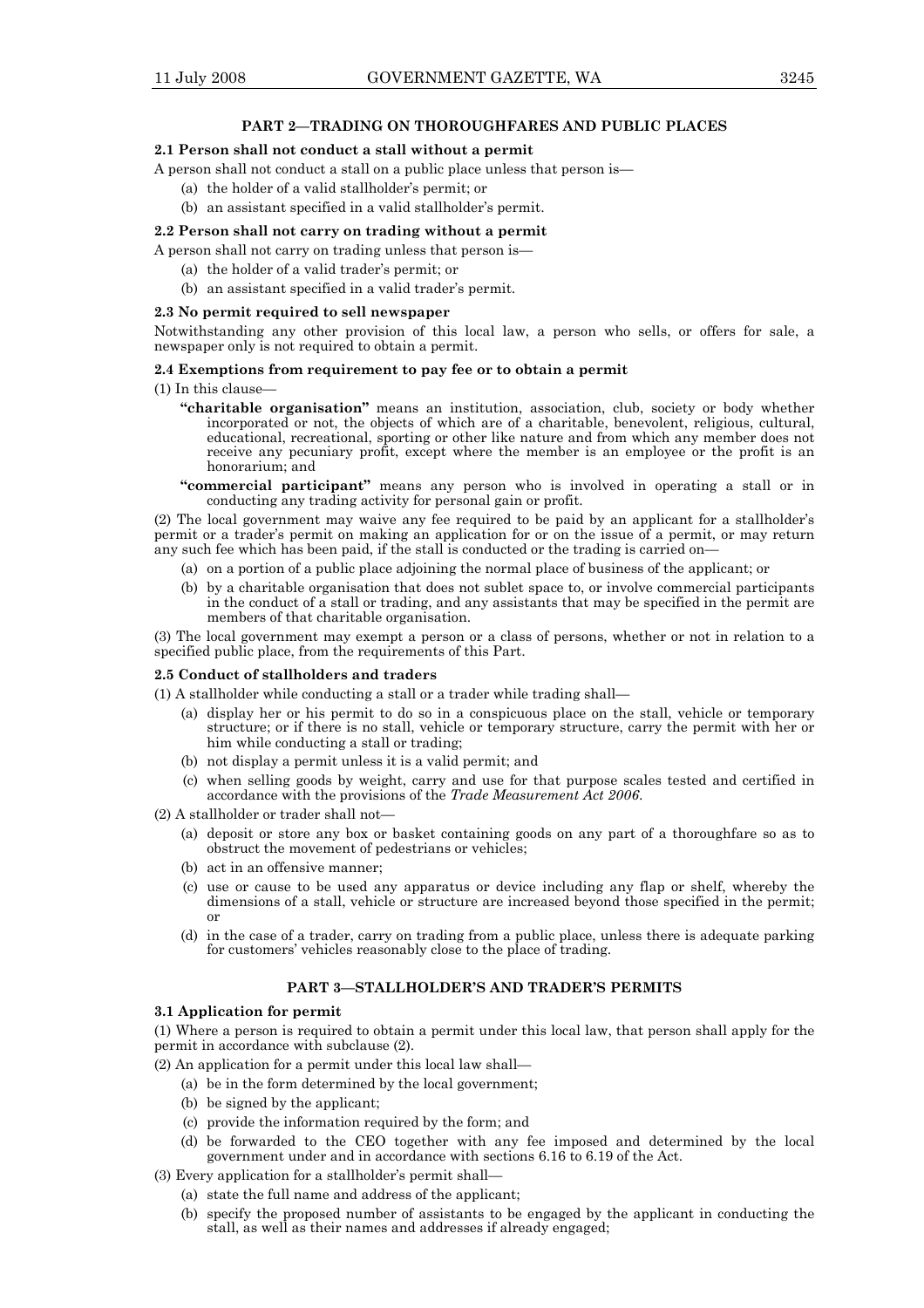- (c) specify the proposed location of the stall;
- (d) specify the period of time for which the permit is sought, together with the proposed days and hours of operation;
- (e) specify the proposed goods or services to be sold or hired or offered for sale or hire from the stall; and
- (f) be accompanied by an accurate plan and description of the proposed stall.

(4) Every application for a trader's permit shall—

- (a) state the full name and address of the applicant;
- (b) specify the proposed number of assistants, if any, to be engaged by the applicant in trading, as well as their names and addresses if already engaged;
- (c) specify the location or locations in which the applicant proposes to trade;
- (d) specify the period of time for which the permit is sought, together with the proposed days and hours of trading;
- (e) specify the proposed goods or services which will be traded; and
- (f) be accompanied by an accurate plan and description of any proposed structure or vehicle which may be used by the applicant in trading.

(5) The local government may require an applicant to provide additional information reasonably related to an application before determining an application for a permit.

(6) The local government may require an applicant to give local public notice of the application for a permit.

(7) The local government may refuse to consider an application for a permit which is not in accordance with subclause (2).

## **3.2 Decision on application for permit**

(1) The local government may—

- (a) approve an application for a permit unconditionally or subject to any conditions; or
- (b) refuse to approve an application for a permit.

(2) If the local government approves an application for a permit, it is to issue to the applicant a permit in the form determined by the local government.

(3) If the local government refuses to approve an application for a permit, it is to give written notice of that refusal to the applicant.

## **3.3 Relevant considerations in determining application for permit**

In determining an application for a permit, the local government is to have regard to

- (a) any relevant policies of the local government;
- (b) the desirability of the proposed activity;
- (c) the location of the proposed activity;
- (d) the principles set out in the Competition Principles Agreement; and
- (e) such other matters as the local government may consider to be relevant in the circumstances of the case.

## **3.4 Grounds on which an application may be refused**

The local government may refuse to approve an application for a permit on any one or more of the following grounds—

- (a) that the applicant has committed a breach of any provision of this local law or of any written law relevant to the activity in respect of which the permit is sought;
- (b) that the applicant is not a desirable or suitable person to hold a permit;
- (c) that—
	- (i) the applicant is an undischarged bankrupt or is in liquidation;
	- (ii) the applicant has entered into any composition or arrangement with creditors; or
	- (iii) a manager, an administrator, a trustee, a receiver, or a receiver and manager has been appointed in relation to any part of the applicant's undertakings or property; or
- (d) such other grounds as the local government may consider to be relevant in the circumstances of the case.

## **3.5 Conditions which may be imposed on a permit**

(1) If the local government approves an application for a permit subject to conditions, those conditions may include—

- (a) the place, the part of the district, or the thoroughfare to which the permit applies;
- (b) the days and hours during which a permit holder may conduct a stall or trade;
- (c) a requirement that the permit holder is permitted to remain at a particular location for as long as there is a customer making a purchase, but if there is no customer making a purchase the permit holder must move on from that location within a reasonable time of the last purchase having been made;
	- (d) the number, type, form and construction, as the case may be, of any stand, table, structure or vehicle which may be used in conducting a stall or in trading;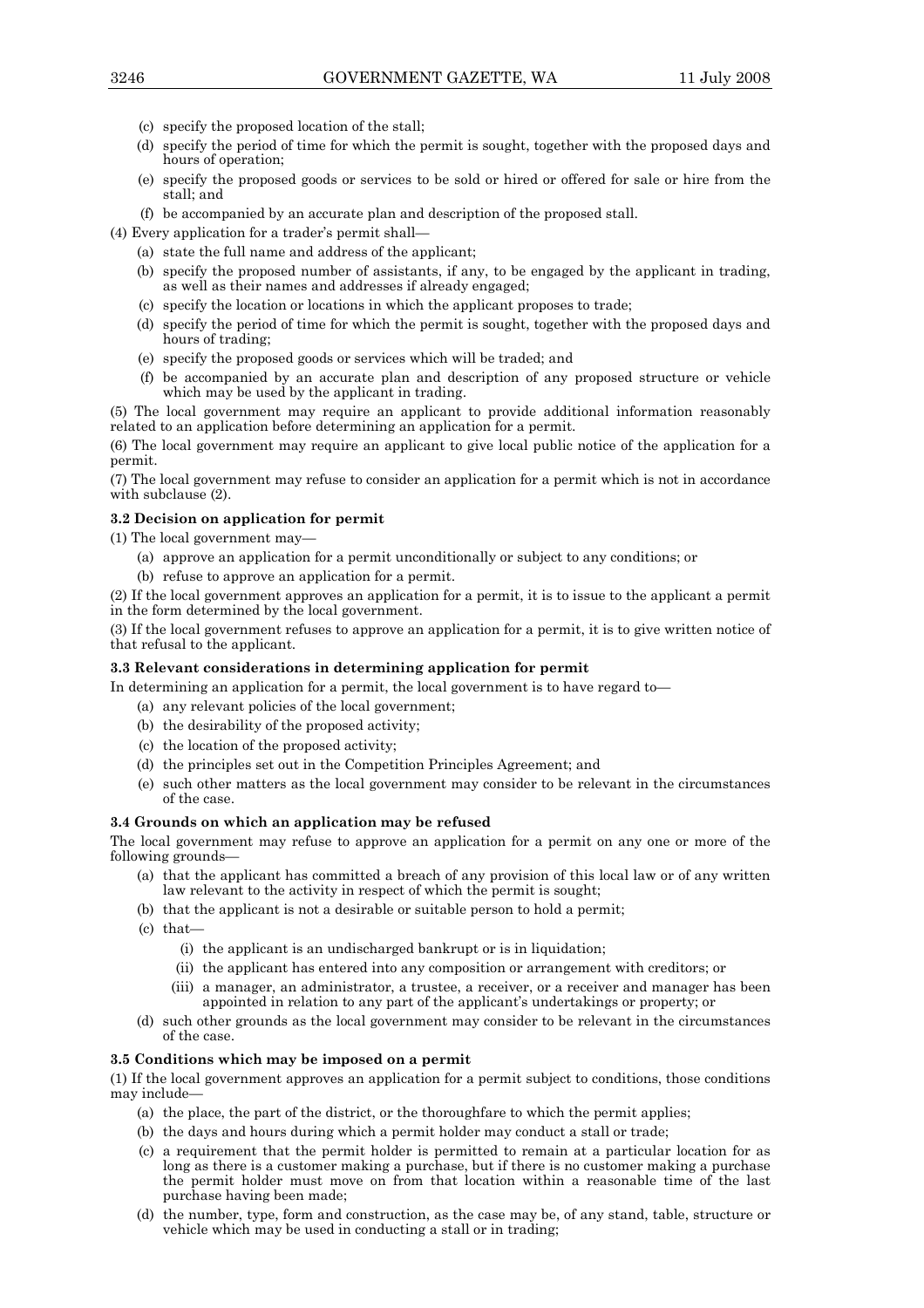- (e) the goods or services in respect of which a permit holder may conduct a stall or trade;
- (f) the number of persons and the names of persons permitted to conduct a stall or trade;
- (g) the requirement for personal attendance at the stall or the place of trading by the permit holder and the nomination of assistants, nominees or substitutes for the permit holder;
- (h) whether and under what terms the permit is transferable;
- (i) any prohibitions or restrictions concerning the—
	- (i) causing or making of any noise or disturbance which is likely to be a nuisance to persons in the vicinity of the permit holder;
	- (ii) the use of amplifiers, sound equipment and sound instruments;
	- (iii) the use of signs; and
	- (iv) the use of any lighting apparatus or device;
- (j) the manner in which the permit holder's name and other details of a valid permit are to be displayed;
- (k) the care, maintenance and cleansing of the stall or any structure used for trading and the place of the stall or any structure;
- (l) the vacating of the place of a stall or trading when the stall is not being conducted or trading is not being carried on;
- (m) the designation of any place or places where trading is wholly or from time to time prohibited by the local government;
- (n) the payment of a fee;
- (o) the duration and commencement of the permit;
- (p) the commencement of the permit being contingent on the happening of an event;
- (q) the rectification, remedying or restoration of a situation or circumstance reasonably related to the application;
- (r) the approval of another application for a permit which may be required by the local government under any written law;
- (s) where a permit is issued for an activity which will or may cause damage to a public place, the payment of a deposit or bond against such damage;
- (t) the obtaining of public risk insurance in an amount and on terms reasonably required by the local government; and
- (u) the provision of an indemnity from the permit holder indemnifying the local government in respect of any injury to any person or any damage to any property which may occur in connection with the use of the public place by the permit holder.

(2) Subclause (1) does not limit the power of the local government to impose other conditions on the permit under clause 3.2(1)(a).

#### **3.6 Imposing conditions under a policy**

#### (1) In this clause—

**"policy"** means a policy of the local government adopted by the Council containing conditions subject to which an application for a permit may be approved under clause  $3.2(1)(a)$ .

(2) Under clause 3.2(1)(a) the local government may approve an application subject to conditions by reference to a policy.

(3) The local government is to give a copy of the policy, or the part of the policy which is relevant to the application for a permit, with the form of permit referred to in clause 3.2(2).

(4) An application for a permit is to be taken not to have been approved subject to the conditions contained in a policy until the local government gives the permit holder a copy of the policy or the part of the policy which is relevant to the application.

(5) Sections 5.94 and 5.95 of the Act shall apply to a policy, and for that purpose a policy is to be taken to be information within section  $5.94(u)(i)$  of the Act.

#### **3.7 Compliance with and variation of conditions**

(1) Where an application for a permit has been approved subject to conditions, or where a permit is to be taken to be subject to conditions under this local law, the permit holder shall comply with each of those conditions.

(2) The local government may vary the conditions of a permit, and the permit holder shall comply with those conditions as varied.

#### **3.8 Duration of permit**

A permit is valid for one year from the date on which it is issued, unless it is—

- (a) otherwise stated in the permit; or
- (b) cancelled under clause 3.12.

#### **3.9 Renewal of permit**

(1) A permit holder may apply to the local government in writing, prior to expiry of a permit, for the renewal of the permit.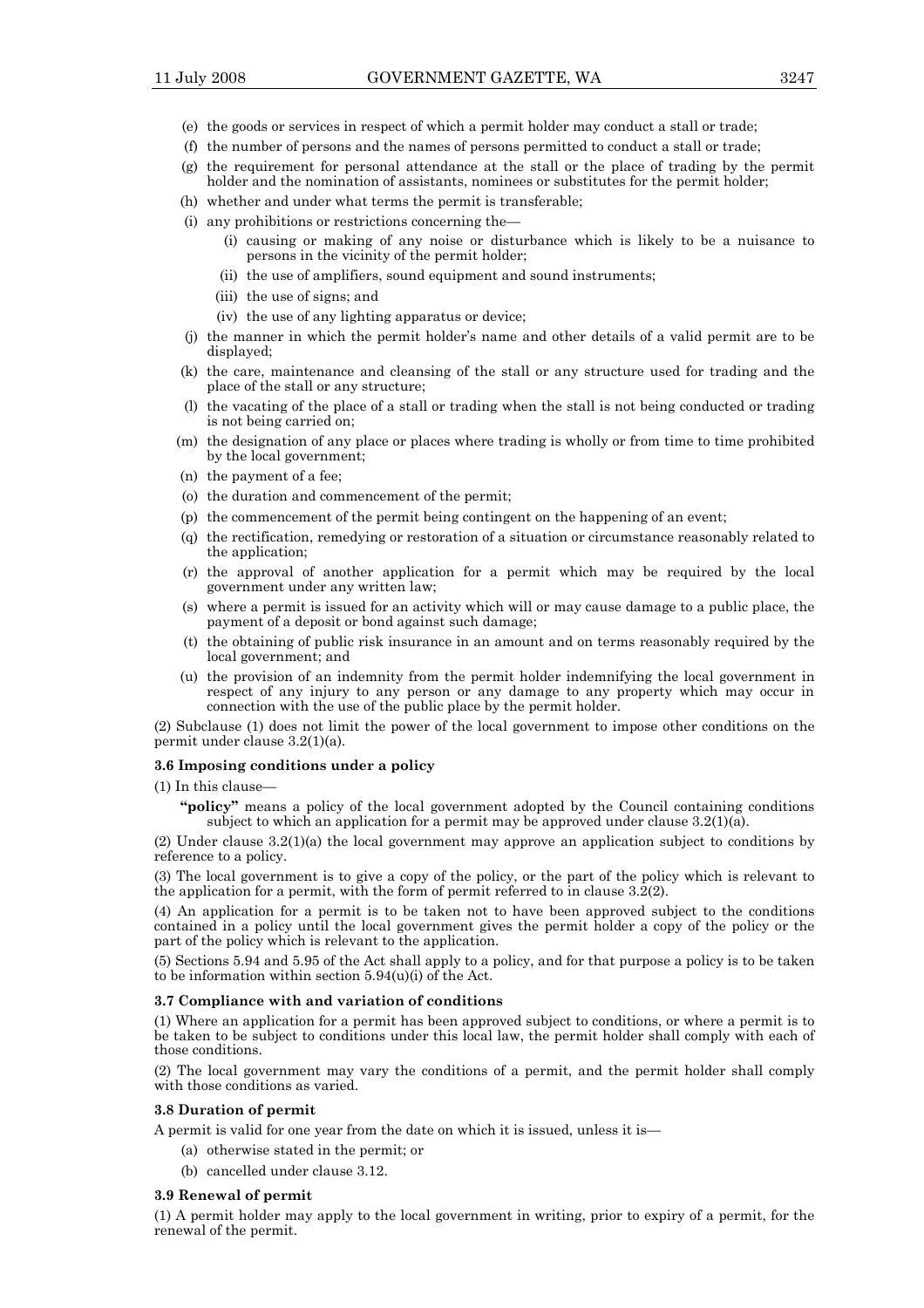(2) The provisions of—

(a) this Part; and

 (b) any other provision of this local law relevant to the permit which is to be renewed, shall apply to an application for the renewal of a permit *mutatis mutandis*.

## **3.10 Transfer of permit**

(1) An application for the transfer of a valid permit is to—

- (a) be made in writing;
- (b) be signed by the permit holder and the proposed transferee of the permit;
- (c) provide such information as the local government may require to enable the application to be determined; and
- (d) be forwarded to the CEO together with any fee imposed and determined by the local government under and in accordance with sections 6.16 to 6.19 of the Act.

(2) The local government may approve an application for the transfer of a permit, refuse to approve it, or approve it subject to any conditions.

(3) Where the local government approves an application for the transfer of a permit, the transfer may be effected by—

- (a) an endorsement on the permit signed by the CEO; or
- (b) issuing to the transferee a permit in the form determined by the local government.

(4) Where the local government approves an application for the transfer of a permit, it is not required to refund any part of any fee paid by the former permit holder.

(5) Where a permit holder by reason of illness, accident or other sufficient cause is unable to comply with this local law, the local government may at the request of that permit holder authorise another person to be a nominee of the permit holder for a specified period, and this local law and the conditions of the permit shall apply to the nominee as if he or she was the permit holder.

## **3.11 Production of permit**

A permit holder is to produce to an authorised person her or his permit immediately upon being required to do so by that authorised person.

## **3.12 Cancellation of permit**

(1) Subject to clause 4.6, a permit may be cancelled by the local government on any one or more of the following grounds—

- (a) the permit holder has not complied with a—
	- (i) condition of the permit; or
	- (ii) provision of any written law which may relate to the activity regulated by the permit; or
- (b) if it is relevant to the activity regulated by the permit—
	- (i) the permit holder has become bankrupt, or gone into liquidation;
	- (ii) the permit holder has entered into any composition or arrangement with creditors; or
	- (iii) a manager, an administrator, a trustee, a receiver, or a receiver and manager is appointed in relation to any part of the permit holder's undertakings or property.

(2) On the cancellation of a permit the permit holder—

- (a) shall return the permit as soon as practicable to the local government; and
- (b) is to be taken to have forfeited any fees paid in respect of the permit.

## **PART 4—OFFENCES AND PENALTIES**

## **4.1 Offence to fail to comply with notice**

Whenever the local government gives a notice under this local law requiring a person to do any thing. if the person fails to comply with the notice, the person commits an offence.

## **4.2 Local government may undertake requirements of notice**

Where a person fails to comply with a notice referred to in clause 4.1, the local government may do the thing specified in the notice and recover from that person, as a debt, the costs incurred in so doing.

## **4.3 Offences and penalties**

(1) A person who fails to do anything required or directed to be done under this local law, or who does anything which under this local law that person is prohibited from doing commits an offence.

(2) A person who commits an offence under this local law shall be liable, upon conviction, to a penalty not exceeding \$5000, and, if the offence is of a continuing nature, to an additional penalty not exceeding \$500 for each day or part of a day during which the offence has continued.

## **4.4 Modified penalties**

(1) An offence against a clause specified in the Schedule is a prescribed offence for the purposes of section 9.16(1) of the Act.

(2) The amount of the modified penalty for a prescribed offence is that specified adjacent to the clause in the Schedule.